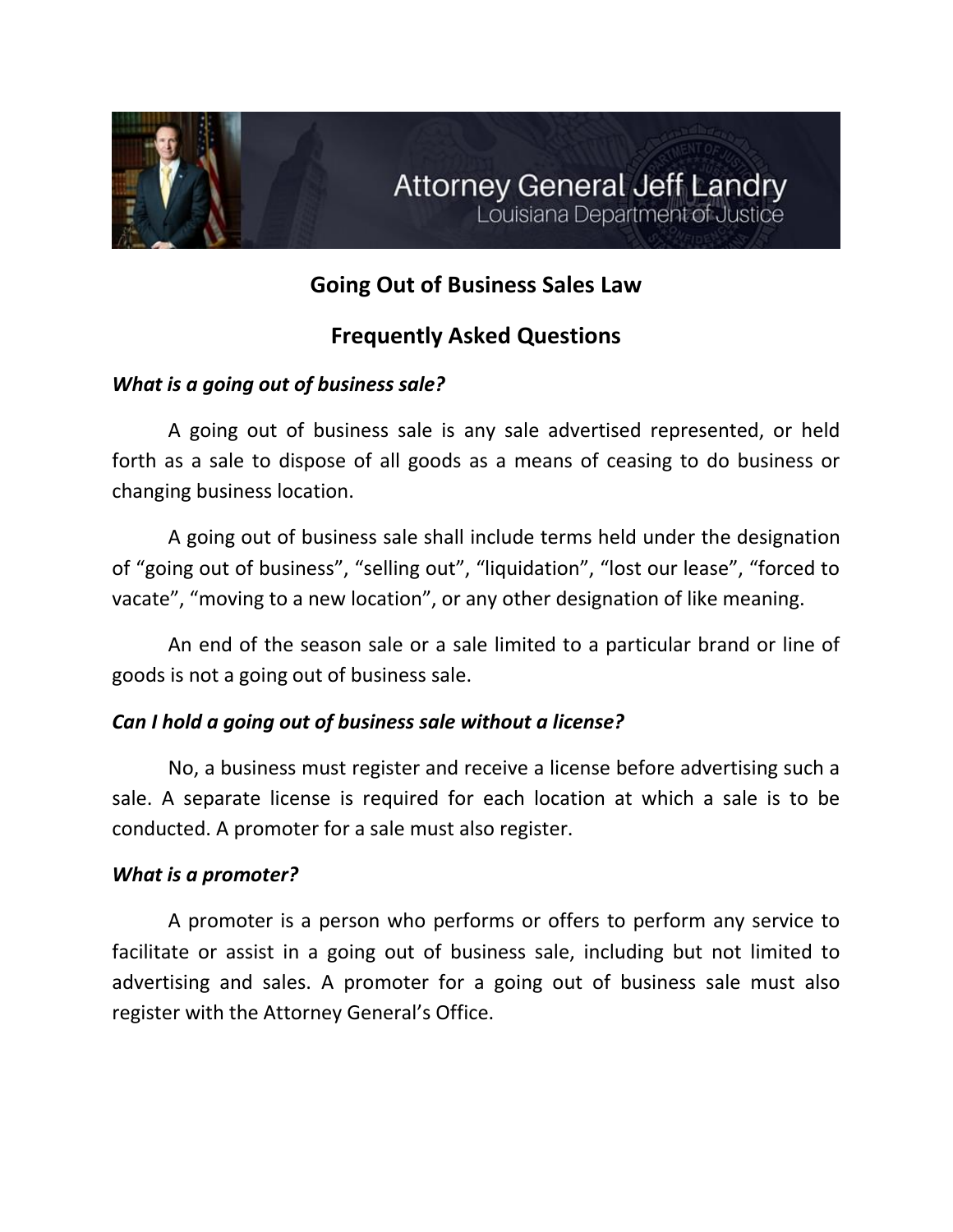#### *How does a promoter register?*

Any promoter must register with our office and fill out a Promoter Registration Application and pay a registration fee of one hundred dollars (\$100.00). Each promoter registration is valid for one year from the date of issuance and can be annually renewed.

## *How does a business register a going out of business sale?*

Any business desiring to register a going out of business sale must fill out an application with our office at least five (5) days prior to the opening date of such sale, include a license fee of one hundred dollars (\$100.00), and a refundable deposit of either five hundred dollars (\$500.00) or one percent (1%) or the wholesale cost of the inventory, whichever amount is greater. However, no deposit shall exceed five thousand dollars (\$5,000.00).

## *How long is a going out of business license valid?*

A license is valid for up to 90 days from its date of issuance. If a business needs longer than 90 days it may apply for an extension.

## *What do I do after I get the license?*

Post the license in a conspicuous location at each point of sale. You must also file a monthly report with our office with an updated inventory list.

## *What do I do after my license expires?*

Return the license to our office. If the license is lost or destroyed, file an affidavit with our office identifying the license and licensee and specify the loss or destruction.

## **What about my deposit? How do I get it back?**

Our office will hold the deposit for a period of sixty days (60) from the date of delivery of the returned license. The deposit will be subject to attachment or execution of creditors or consumers who have a claim in connection with business done pursuant to the going out of business sale. The deposit may also be subject